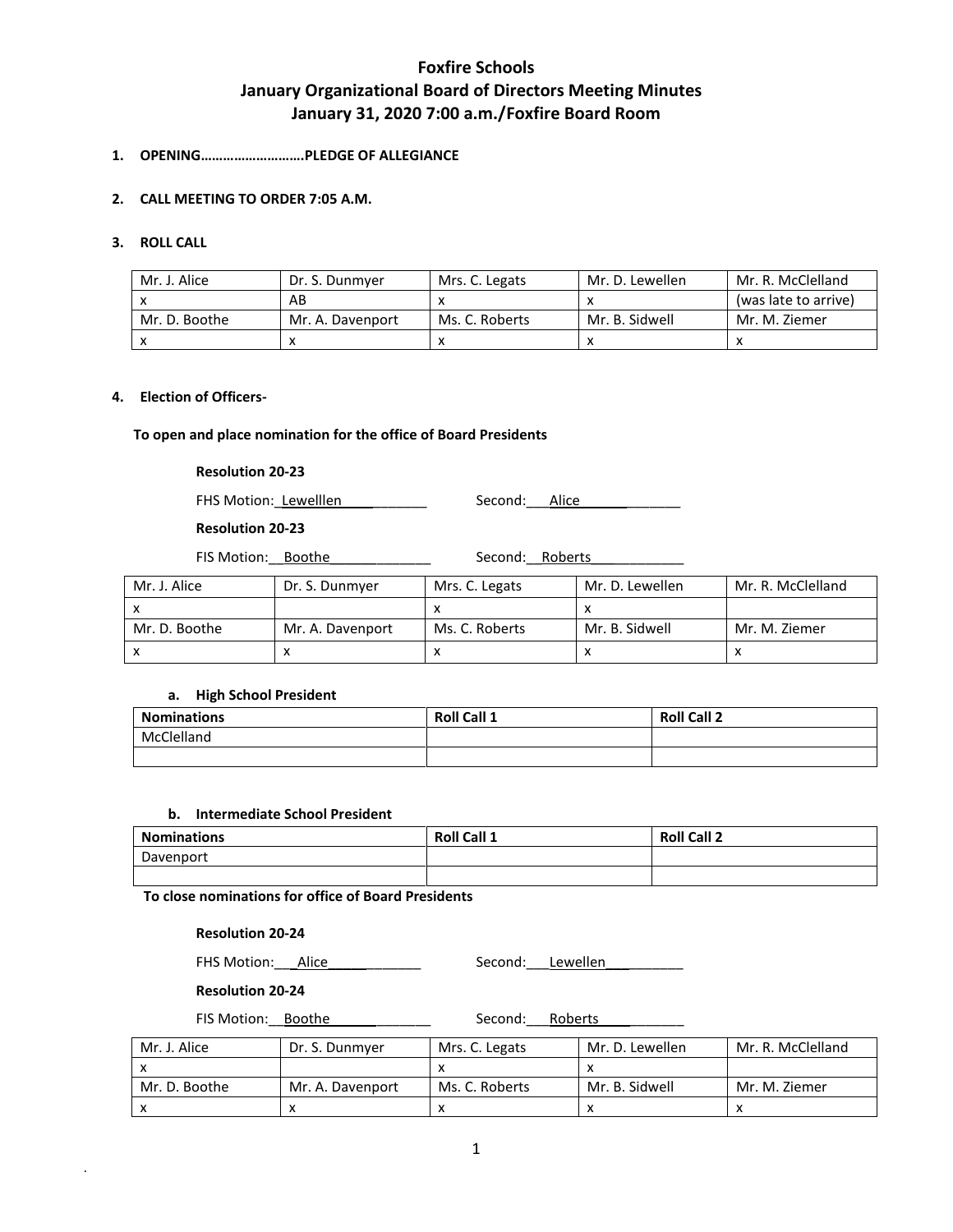|                         | 2020 Foxfire High School Board President is         |                                                                       | <b>McClelland</b> |                   |
|-------------------------|-----------------------------------------------------|-----------------------------------------------------------------------|-------------------|-------------------|
|                         | 2020 Foxfire Intermediate School Board President is |                                                                       | <b>Davenport</b>  |                   |
|                         |                                                     | To open and place nominations for the office of Board Vice Presidents |                   |                   |
| <b>Resolution 20-25</b> |                                                     |                                                                       |                   |                   |
|                         | FHS Motion: Lewellen                                | Alice<br>Second:                                                      |                   |                   |
| <b>Resolution 20-25</b> |                                                     |                                                                       |                   |                   |
| FIS Motion:             | Davenport                                           | Sidwell<br>Second:                                                    |                   |                   |
| Mr. J. Alice            | Dr. S. Dunmyer                                      | Mrs. C. Legats                                                        | Mr. D. Lewellen   | Mr. R. McClelland |
| x                       |                                                     | x                                                                     | x                 |                   |
| Mr. D. Boothe           | Mr. A. Davenport                                    | Ms. C. Roberts                                                        | Mr. B. Sidwell    | Mr. M. Ziemer     |

x x  $\vert x \vert$  x  $\vert x \vert$  x  $\vert x \vert$ 

## **c. High School Vice President**

| <b>Nominations</b> | <b>Roll Call 1</b> | <b>Roll Call 2</b> |
|--------------------|--------------------|--------------------|
| Dunmyer            |                    |                    |
|                    |                    |                    |

# **d. Intermediate School Vice President**

| <b>Nominations</b> | <b>Roll Call 1</b> | <b>Roll Call 2</b> |
|--------------------|--------------------|--------------------|
| Ziemer             |                    |                    |
|                    |                    |                    |

# **To close nominations for office of Vice Presidents**

## **Resolution 20-26**

FHS Motion: Lewellen \_\_\_\_\_\_\_\_\_\_ Second: Alice

## **Resolution 20-26**

*.*

| FIS Motion: | Davenport | Second: | Sidwell |
|-------------|-----------|---------|---------|
|             |           |         |         |

| Mr. J. Alice  | Dr. S. Dunmyer   | Mrs. C. Legats | Mr. D. Lewellen | Mr. R. McClelland |
|---------------|------------------|----------------|-----------------|-------------------|
|               |                  |                |                 |                   |
| Mr. D. Boothe | Mr. A. Davenport | Ms. C. Roberts | Mr. B. Sidwell  | Mr. M. Ziemer     |
|               |                  |                |                 |                   |

# **2020 Foxfire High School Board Vice President is** \_\_\_**Dunmyer**\_\_\_\_\_\_\_

**2020 Foxfire Intermediate School Board Vice President is** \_\_\_**Ziemer**\_\_\_\_\_\_\_\_\_\_

2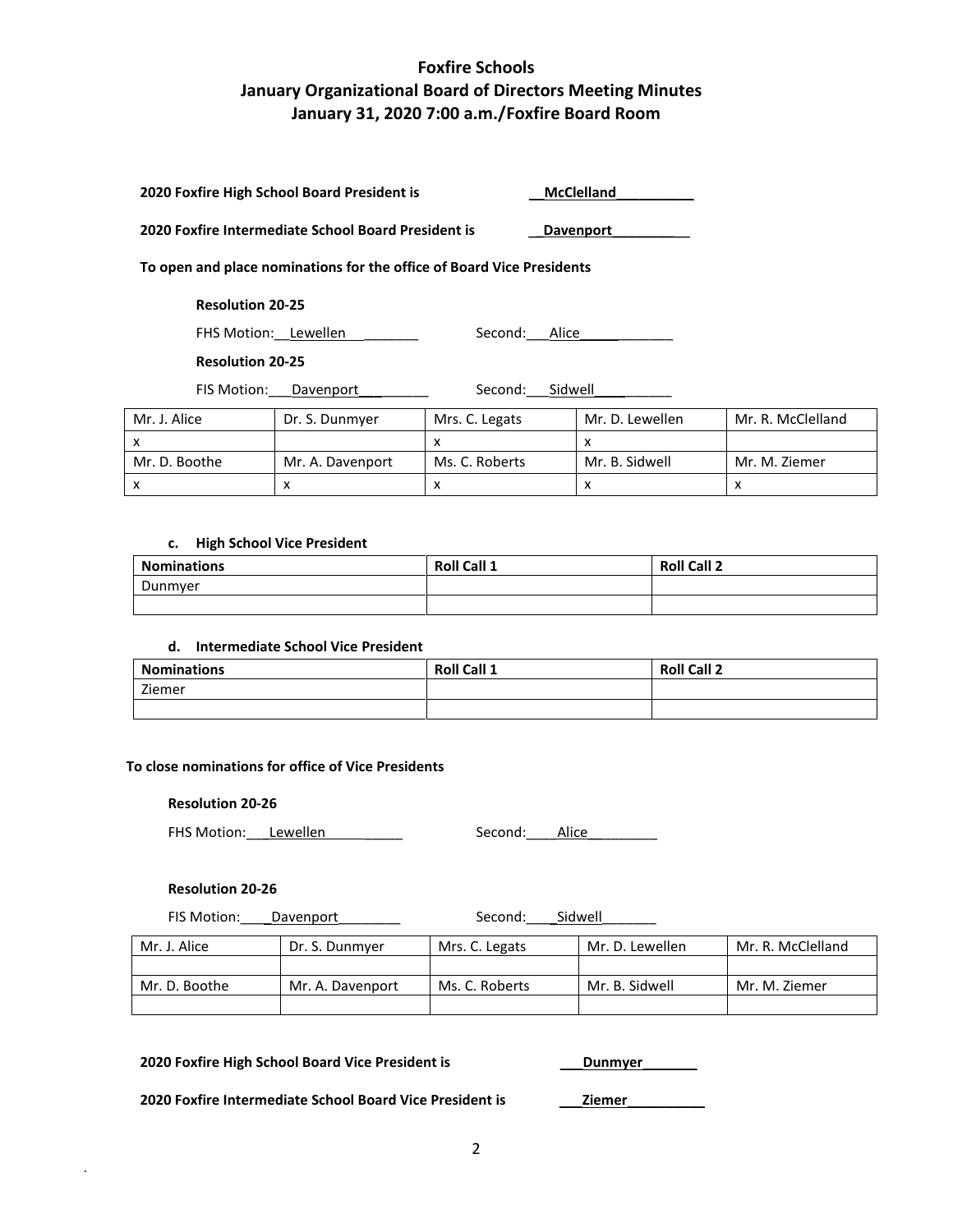**\****Treasurer to Deliver the Oath of Office to newly elected officers\**

# **5. ESTABLISH MEETING DATES, TIMES AND LOCATION**

| January 31 <sup>st</sup>  |                                                               | Mav                     | 29 <sup>th</sup> | September 25 <sup>th</sup> |  |
|---------------------------|---------------------------------------------------------------|-------------------------|------------------|----------------------------|--|
| February 28 <sup>th</sup> |                                                               | June                    | 26 <sup>th</sup> | October 30 <sup>th</sup>   |  |
| March 27 <sup>th</sup>    |                                                               | July $*$ 31st           |                  | November 20 <sup>th</sup>  |  |
| April                     | 24 <sup>th</sup>                                              | August 28 <sup>th</sup> |                  | December 18 <sup>th</sup>  |  |
|                           | All meetings will be held in the Foxfire Board Room at 7:00am |                         |                  |                            |  |
|                           | *If deemed necessary by the Board of Directors                |                         |                  |                            |  |

#### **Resolution 20-27**

| FHS Motion: Legats | Second: | Alice |  |
|--------------------|---------|-------|--|
|                    |         |       |  |

# **Resolution 20-27**

FIS Motion: Sidwell Manual Second: Ziemer

| Mr. J. Alice  | Dr. S. Dunmyer   | Mrs. C. Legats | Mr. D. Lewellen | Mr. R. McClelland |
|---------------|------------------|----------------|-----------------|-------------------|
|               |                  |                |                 |                   |
| Mr. D. Boothe | Mr. A. Davenport | Ms. C. Roberts | Mr. B. Sidwell  | Mr. M. Ziemer     |
|               |                  |                |                 |                   |

# **6. AUTHORIZATIONS**

- a. Designate the Times Recorder as the official newspaper in which meeting notices and news releases will be published
- b. Renew membership with the Greater Recovery and Dropout-Prevention School Coalition (GRADS Coalition)
- c. Retain Bricker and Eckler as legal counsel
- d. Participate in state purchasing plan

## **Resolution 20-28**

FHS Motion: Lewellen

| Second: | Legats |  |
|---------|--------|--|
|         |        |  |

# **Resolution 20-28**

FIS Motion: \_\_\_\_\_\_\_Sidwell \_\_\_\_\_\_\_\_\_\_\_\_\_ Second: \_\_\_\_Ziemer

| Mr. J. Alice  | Dr. S. Dunmver   | Mrs. C. Legats | Mr. D. Lewellen | Mr. R. McClelland |
|---------------|------------------|----------------|-----------------|-------------------|
|               |                  |                |                 |                   |
| Mr. D. Boothe | Mr. A. Davenport | Ms. C. Roberts | Mr. B. Sidwell  | Mr. M. Ziemer     |
|               |                  |                |                 |                   |

# **7. STANDING AUTHORIZATIONS**

*.*

a. Authorize Treasurer to secure position bonds for Superintendent and Treasurer as they become due during the year